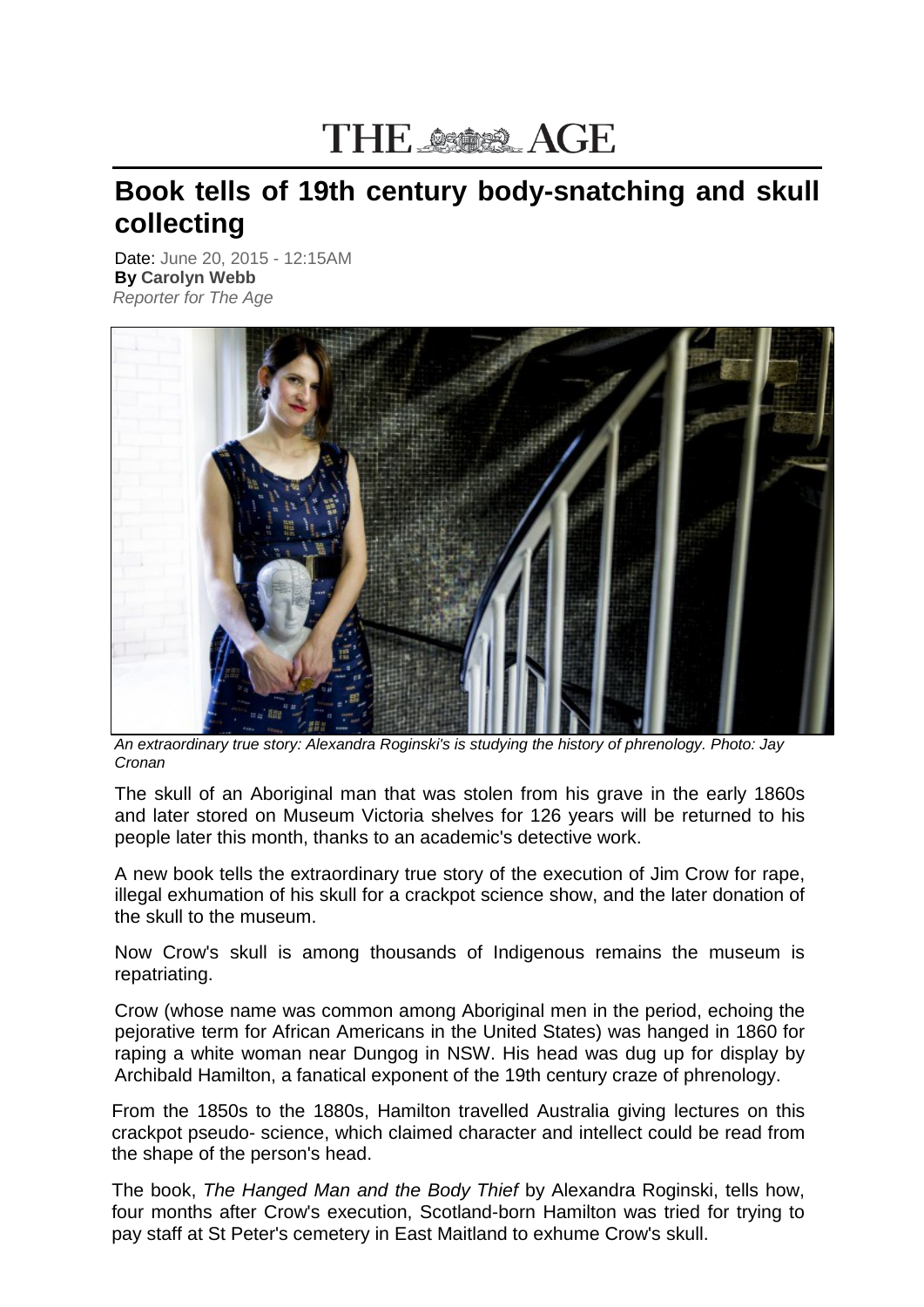Hamilton was acquitted, but within two years, he had the skull dug up anyway, with no further sanction.

He displayed it unashamedly in lectures for decades afterwards.

Five years after Hamilton's 1884 death, his widow, Agnes, shipped his collection of 55 human skulls and skull fragments from Sydney to the National Museum of Victoria, today's Museum Victoria, where they remained for 126 years.

Until the 1960s, Aboriginal remains were sometimes put on public display, but it's not known whether Crow's was.

Two years ago, when Ms Roginski was at the museum, researching her Monash University honours thesis on the repatriation of Aboriginal remains, she was asked to try and trace the identity of the skull.

Its paper label had deteriorated to show only his name, and the partial place name "....tland".

By typing 'Hamilton', 'phrenologist' and 'Jim Crow' in to National Library of Australia's online newspaper archive, *Trove*, Ms Roginski discovered an 1862 *Brisbane Courier* report on one of Hamilton's lectures, in which he displayed Jim Crow's head and told the story of the 1860 execution at Maitland Gaol.

Further research found that Jim Crow was born in Clarence Town, south of Maitland, and it is believed he was a member of the Wonnarua people of the Hunter Valley. Ms Roginski could find very little about his life, such as his Aboriginal name, but gaol records showed that Crow was a small man, at five feet one inch tall.

Ms Roginski, now doing a PhD on the history of phrenology in Australia, says Hamilton was "an incredibly dark character" who promoted racist views in his phrenology shows, referring to Tasmanian Aboriginal women as semi-imbeciles.

But he campaigned against capital punishment, even chairing a public meeting in Melbourne against Ned Kelly's execution.

"I have very complex feelings about him. Certainly what he's done in this case, in separating this person from the rest of his remains and turning him into an object is a very awful thing."

James Wilson-Miller, and his uncle Tom Miller, elders of the Maitland-based Wonnarua Nation Aboriginal Corporation will accept Jim Crow's remains in a solemn ceremony closed to the public later this month in the Indigenous garden of the museum's Bunjilaka Aboriginal Centre.

An apology expressing "sincere regret for the indignity suffered by your ancestor" will be read by a museum executive.

Mr Wilson-Miller said the traditional owners would decide at a later date how Jim Crow would be laid to rest. "Even though we did not know Jim, we look up on him as one of our ancestors coming home."